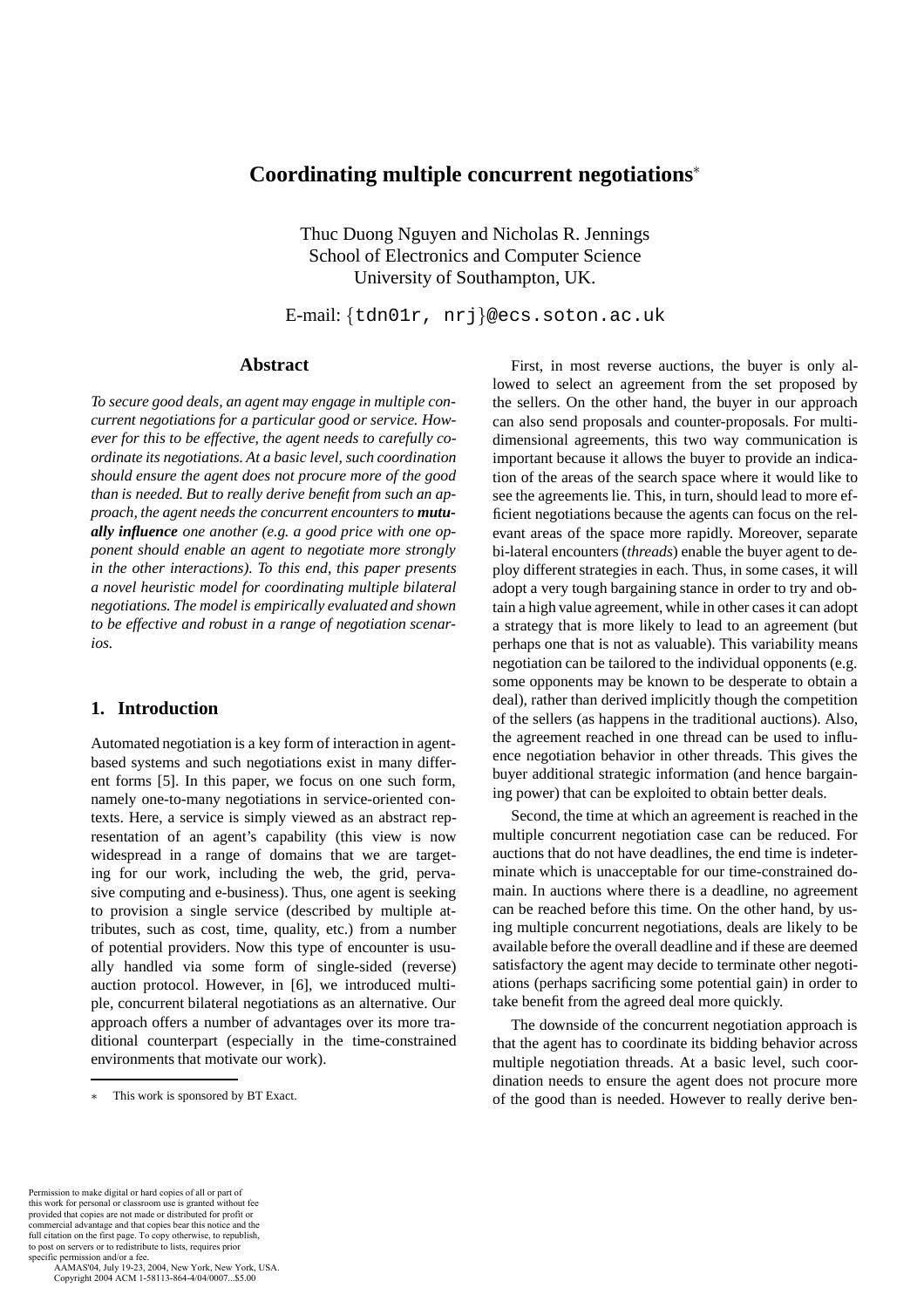efit from such an approach, the agent needs the concurrent encounters to *mutually influence* one another. Thus a good deal reached in one negotiation thread should enable it to negotiate more strongly in remaining threads because it already has a good deal that it can fall back on. In contrast, this coordination in auctions is enforced by the auction protocol which, in a sense, serializes the bidding and the buyer's decision making problem.

Against this background, a number of coordination techniques have been proposed (see section 4 for more details). Generally speaking, however, these approaches suffer from a number of shortcomings. First, most techniques deal with the various sellers in a homogeneous way (i.e. the behavior of the buyer agent is fixed throughout the negotiation process, regardless of the agent it is dealing with). This rigid approach is unlikely to be effective in open and dynamic environments because not all the participating sellers are likely to be similar. They will typically come from various sources and have different objectives. Thus, some will be desperately searching for an agreement, whereas others will just be trying to improve their current positions. Consequently, in order to be effective, the buyer agent needs to be flexible in its bargaining behavior and change its negotiation strategy to fit with its prevailing context. Second, the mutual influence capability of the existing techniques is limited. It can only ensure that the threads will not accept any agreement with a value lower than what has already been achieved. While this may be adequate to secure a deal, it does not allow the buyer to obtain the best possible agreement. Third, existing techniques tend not to take into account available information about participating sellers (e.g. their typical negotiation trends, or whether they seem to be desperate to obtain a deal or adopt a tough stance). This information is sometimes available in a social system of agents [10], [4] and if known should be used to enable the buyer agent to reach better deals.

To this end, in this paper we report on a novel coordination model that removes the aforementioned shortcomings. Specifically, we develop a heuristic approach to coordinating multiple concurrent negotiations. In so doing, this work advances the state of the art in the following ways. First, prior to the negotiation episode, the buyer selects its negotiation strategy for the various threads based on its belief about the available service providers (this belief is represented as a probability distribution over the different types of providers, see section 2.1). Second, we classify the sellers according to their specific behaviors during the encounter and, consequently, adapt the agent's negotiation behavior based on these classifications. Third, the results from a successfully terminated thread can be used to influence other ongoing threads. Finally, we empirically evaluate our model against the other main approaches advocated in the literature and show that it can outperform them in a broad range

Permission to make digital or hard copies of all or part of this work for personal or classroom use is granted without fee provided that copies are not made or distributed for profit or commercial advantage and that copies bear this notice and the full citation on the first page. To copy otherwise, to republish, to post on servers or to redistribute to lists, requires prior specific permission and/or a fee.

 AAMAS'04, July 19-23, 2004, New York, New York, USA. Copyright 2004 ACM 1-58113-864-4/04/0007...\$5.00

#### of negotiation situations.

The remainder of the paper is organized as follows: section 2 details the coordination model and section 3 evaluates it. Section 4 relates the model to current work in the field and, finally, section 5 presents the conclusions.

### **2. The concurrent negotiation model**

This work builds upon the basic model outlined in [6]. In particular, the main contribution of this paper is in enhancing the coordinator component which was very simple in the initial proposal (see section 4 for more details). Before we can focus on this component, however, we first need to recap the basic architecture of our model. The agent that wishes to purchase the service is called the *buyer* and the agents that are capable of providing the service are called the *sellers*. Service agreements (contracts) are assumed to be multi-dimensional. The buyer has a hard deadline t <sup>b</sup>*max* by when it must conclude its negotiations for the service. Similarly, each seller  $\alpha$  has its own (private) negotiation deadline  $t_{\alpha_{max}}$ . All agents have their own preferences about the service and this information is private. Each agent has a range of strategies  $(S)$  that it can adopt<sup>1</sup> and its choice of strategy is also private information. Each thread follows a Sequential Alternating Protocol [9] where at each step an agent can either accept the offer from the opponent, propose its counter-offer, or opt out of the negotiation (typically if its deadline is reached).



In more detail, the model for the buyer agent consists of two main components: a *coordinator* and a number of *negotiation threads* (see figure 1). The negotiation threads deal directly with the various sellers (one per seller) and are responsible for deciding what counter-offers to send to them

<sup>1</sup> Given the time-constrained nature of our encounters, the types of strategy that we consider are the time-dependent family introduced in [3]. These can be broadly divided into three classes: the *conceder* strategy quickly lowers its value until it reaches its reservation (minimum acceptable) value. The *linear* strategy drops to its reservation value in a steady fashion. Finally, the *tough* strategy keeps its value until the deadline approaches and then it rapidly drops to its reservation value.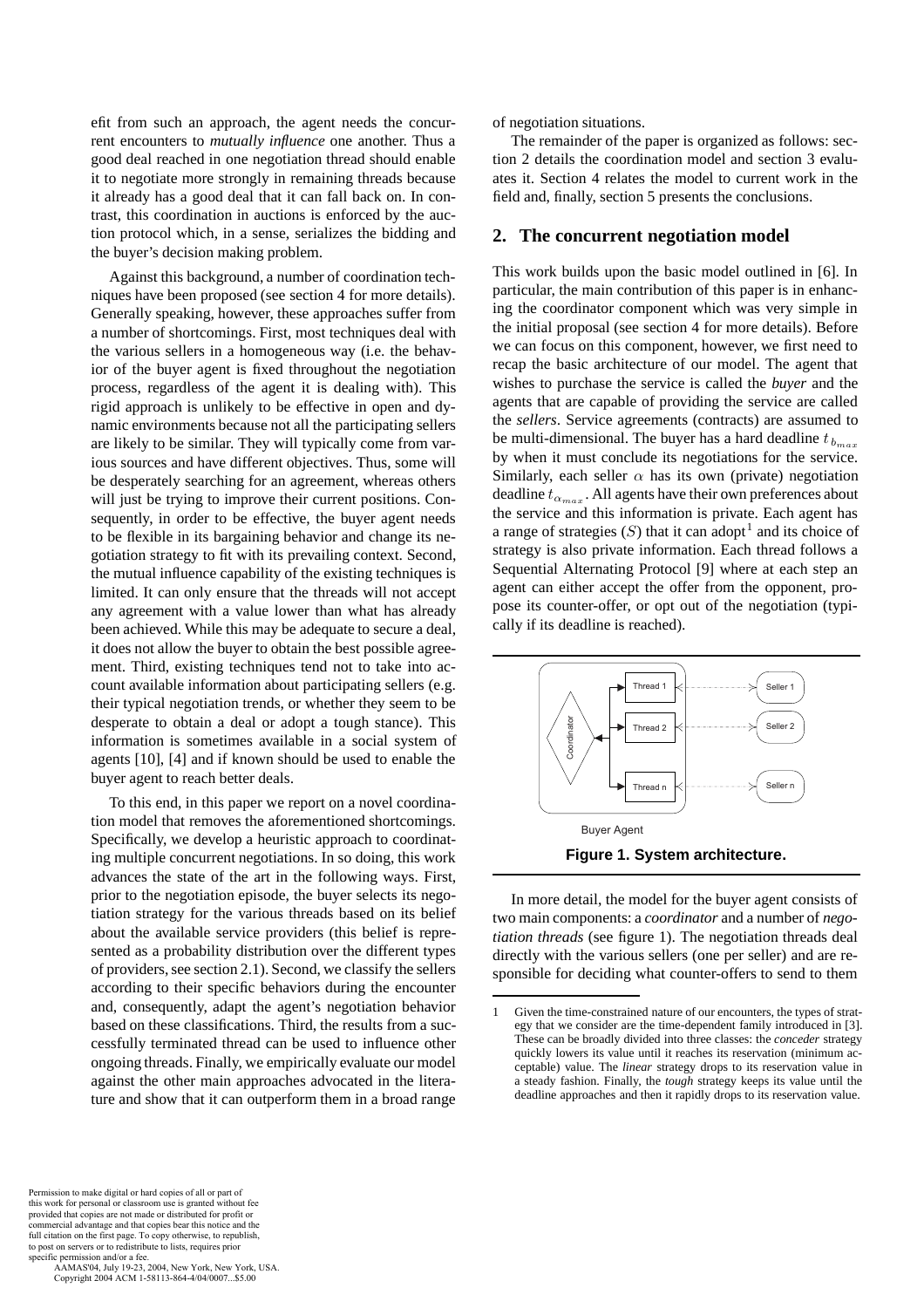and what proposals to accept. Each thread inherits the preferences from the main buyer agent, including the acceptable ranges of values for each negotiation issue, the deadline of the negotiation and the current reservation value (the lowest utility value of an offer that the agent considers acceptable). The coordinator decides the negotiation strategies for each thread (details of how it does this are given in section 2.1). After each round<sup>2</sup>, the threads report back their status to the coordinator. If a thread reaches a deal with a particular seller, it terminates its negotiation. The coordinator will then notify all other negotiation threads of the new reservation value and it may change the negotiation strategy for some of them. The detailed working of the two components are described below.

### **2.1. The coordinator**

The coordinator is the most important component of the *buyer*. It is responsible for coordinating all the negotiation threads and choosing an appropriate negotiation strategy for each thread.

Before starting a negotiation, the coordinator considers the available information about the types of the sellers that are in the environment. In our case, we consider that seller agents can be of the following types: *conceder* (i.e. they are willing to concede in the search for deals) or *nonconceder*(i.e. they tend to negotiate in a tough manner). The set of available agent types is denoted as  $A_{types}$ :  $A_{types}$ {*con*, *non*}. This information is represented as a probability distribution over the agent types. Such information may be based on past experiences, obtained from a trusted third party, or from a system of referrals [4]. If no such information is available, all agents are assumed to be unknown.

There are two further sources of information that aid the coordinator's decision making: the *percentage of success matrix (PS)* and the *pay off matrix (PO)*. The former measures the chance of having an agreement as the outcome of the negotiation when the buyer applies a particular strategy to negotiate with a specific type of the seller (e.g. when applying a tough strategy with a non-conceder seller, the average chance of reaching an agreement is 15%). The latter measures the average utility value of the agreement reached in similar situations (e.g. when applying a tough strategy with a conceder seller, the average utility value of the agreement, once reached, is 0.7). The values of these matrices are initially set to a common value to avoid bias<sup>3</sup> and they are updated after all the negotiation threads finish (by averaging the values over a sufficient number of encounters, vari-

2 A round consists of the exchange of one offer and one counter-offer between the buyer and all the sellers.

ances in deadlines and reservation values in the different encounters can be largely ignored).

Given this information, the coordinator calculates the probability of the first seller (a randomly picked agent from those that will be negotiated with for the service in question) being of a specific type. Based on this, the agent calculates the expected utility of applying the various strategies at its disposal for this particular seller and selects the one that maximizes this value. Formally, the expected utility EU( $\lambda$ ) for strategy  $\lambda \in S$  is calculated as:

$$
EU(\lambda) = \sum_{a \in A_{\text{types}}} PS(\lambda, a) PO(\lambda, a) P(a), \quad (1)
$$

where  $P(a)$  is the probability that the seller agent is of type  $a$  and PS and PO are the values in the corresponding matrices, respectively. After finishing with the first seller, the coordinator uses a Bayesian update function to update the probability distribution of the agent types and continues on with the second seller. This process is repeated until the coordinator finishes allocating the strategies to all the negotiation threads.

To illustrate this in more detail, consider the following example. Assume the coordinator has the following data prior to negotiation:

- there are 100 participating sellers ( $n = 100$ ). The set of sellers is  $A_s = {\alpha_1, \alpha_2, \dots, \alpha_{100}}$  and this set is composed of two types of sellers:  $A_s = A_{con} \bigcup A_{non},$ namely *conceder* and *non-conceder*.
- there are three available negotiation strategies that it can select for a given thread:  $S = S_c \bigcup S_l \bigcup S_t$ , namely *conceder*, *linear* and *tough*.
- the probability that the first seller is a conceder,  $P(\alpha_1 \in A_{con})$  or  $P(A_{con})$ , is 0.45 and the probability that the first seller is a non-conceder,  $P(\alpha_1 \in A_{non})$ or  $P(A_{non})$ , is 0.55.

| PS         | $A_{con}$ | Anon | rv         | $A_{con}$ | Anon |
|------------|-----------|------|------------|-----------|------|
| $\omega_c$ | 0.35      |      | $\omega_c$ | U.J       | U.4  |
| וט         | U.ZJ      | ∪.∠c | ມ          | ∪.JJ      | 0.4  |
| ιJt        | U.O       |      | IJT.       | v.        | 0.65 |

• the values of the matrices *PS* and *PO* are:

Based on this information, the values for the EU functions are calculated, using equation (1), as follows:

$$
EU(Sc) = 0.35 * 0.5 * 0.45 + 0.75 * 0.4 * 0.55 = 0.2438,
$$
  
\n
$$
EU(Sl) = 0.25 * 0.35 * 0.45 + 0.28 * 0.4 * 0.55 = 0.1010,
$$
  
\n
$$
EU(St) = 0.6 * 0.7 * 0.45 + 0.15 * 0.65 * 0.55 = 0.2426.
$$

As can be seen, strategy  $S_c$  will be chosen for the first thread. In other words, the highest expected utility is achieved when considering seller  $\alpha_1$  as a non-conceder.

Permission to make digital or hard copies of all or part of this work for personal or classroom use is granted without fee provided that copies are not made or distributed for profit or commercial advantage and that copies bear this notice and the full citation on the first page. To copy otherwise, to republish, to post on servers or to redistribute to lists, requires prior specific permission and/or a fee.

<sup>3</sup> Naturally these matrices could have differential values if the appropriate domain information was available in a particular context.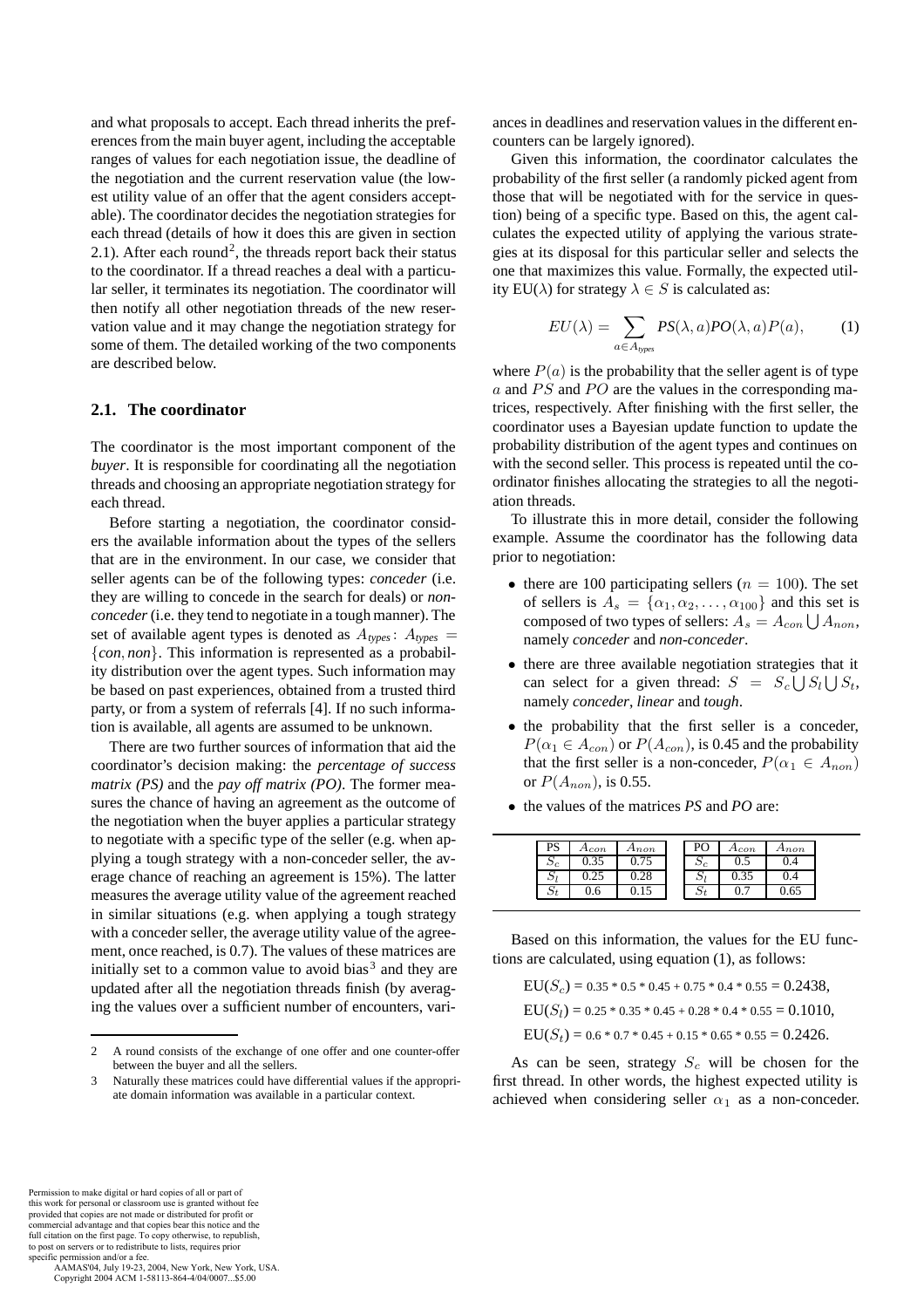The probability distribution  $P(A_{con})$  is then updated using Bayes rule as:

$$
P(A_{con}|A_s \setminus \alpha_1) = \frac{P(A_s \setminus \alpha_1 | A_{con}) P(A_{con})}{P(A_s \setminus \alpha_1)}
$$
  
= 
$$
\frac{1 \cdot P(A_{con})}{\frac{n-1}{n}} = \frac{0.45}{0.99} = 0.4545
$$

Since there are only two types of seller: conceder and non-conceder, we have  $P(A_{non})=1 - P(A_{con})$ . Hence:

$$
P(A_{non}|A_{s} \setminus \alpha_{1}) = 1 - P(A_{con}|A_{s} \setminus \alpha_{1}) = 0.5455
$$

Here,  $P(A_{con}|A_s \setminus \alpha_1)$  is the probability that the second seller is a conceder. Similarly,  $P(A_{non}|A_s \setminus \alpha_1)$  is understood as the probability that the second seller is a nonconceder. Again, the values for the EU functions for the second seller are calculated, using equation 1, as follows:

$$
EU(Sc) = 0.35 * 0.5 * 0.4545 + 0.75 * 0.4 * 0.5455 = 0.2432,
$$
  
\n
$$
EU(Sl) = 0.25 * 0.35 * 0.4545 + 0.28 * 0.4 * 0.5455 = 0.1009,
$$
  
\n
$$
EU(St) = 0.6 * 0.7 * 0.4545 + 0.15 * 0.65 * 0.5455 = 0.2441.
$$

Now,  $S_t$  will be chosen as the strategy for the second thread. The coordinator continues in this vein, until it finishes allocating the strategies to all the threads.

The other task of the coordinator is to classify the sellers during negotiation and to change the negotiation strategies for the threads. Specifically, the buyer attempts to characterize the sellers, based on the utility value of their proposals, into the sets  $A_{con}$ ,  $A_{non}$ . Thus, at time  $t: 2 < t \leq t_{b_{max}}$ , called the *analysis time*, the coordinator tries to determine if a given seller is a *conceder* or a *non-conceder*. In particular, assume  $U(\alpha, \tau)$  is the utility value of the offer that seller agent  $\alpha$  made at time  $\tau$ :  $(1 \leq \tau \leq t)$ , according to the buyer agent's preferences. Then seller α is considered a *conceder* if  $\forall \tau \in [3, t]: \frac{U(\alpha, \tau) - U(\alpha, \tau - 1)}{U(\alpha, \tau - 1) - U(\alpha, \tau - 2)} > \theta$  where  $\theta$  is the threshold value set on concessionary behavior. If this condition is violated, seller  $\alpha$  is considered a *non-conceder*.

Now, given the set of strategies  $S$  and the set of classified seller agents  $A_s$ , the coordinator changes the strategy for each negotiation thread based on the type of the agent it believes it is negotiating with. Specifically, for each agent  $\alpha \in A_s$ , the coordinator selects the strategy  $\lambda \in S$  that provides the maximum expected utility and applies it to the corresponding thread, using equation (1), with  $P(j \in A_{types}) = \begin{cases} 1 & \text{if } \alpha \text{ is of type } j\ 0 & \text{otherwise} \end{cases}$ 

### **2.2. The negotiation threads**

An individual negotiation thread is responsible for dealing with an individual seller agent on behalf of the buyer. Each such thread inherits its preferences from the buyer agent and has its negotiation strategy specified by the coordinator.



In each thread (see figure 2), there are three main subcomponents; namely *communication* (represented by the dotted lines), *process* (represented by the bold lines) and *strategy*. The *communication* subcomponent is responsible for communicating with the coordinator. Before each round, it checks for incoming messages from the coordinator and if there are any, it passes them to the *process* subcomponent. After each round, it reports the status of the thread back to the coordinator. The *process* subcomponent deals with messages from the *communication* subcomponent. This can either be changing the reservation value or changing the strategy. The *strategy* subcomponent is responsible for making offers/counter-offers, as well as deciding whether or not to accept the offer made by the seller agent. It uses the reservation value as the basis for deciding whether to accept the seller's offer; in this case any offer with a value greater than this is accepted, otherwise a counter-proposal is made (unless the deadline has passed in which case a decline is sent).

#### **3. Empirical evaluation**

Having outlined the model, the next step is to evaluate its effectiveness. In this work, *empirical evaluation* is used as the method of measurement for a number of reasons. First, because our model is heuristic in nature, it is difficult to make meaningful theoretical predictions. Second, there are a number of internal variables that control the behavior of the model, as well as external variables that define the environment in which the model is being used. These variables are interrelated and need to be considered in a broad range of situations. Empirical techniques allow us to manipulate these variables, conduct the experiments and analyze the results.

In more detail, we use the *exploratory studies* evaluation technique [2]. With this method, *general hypotheses* are formed to express the intuitions about the causal factors within the model. The *experiments* are then conducted

Permission to make digital or hard copies of all or part of this work for personal or classroom use is granted without fee provided that copies are not made or distributed for profit or commercial advantage and that copies bear this notice and the full citation on the first page. To copy otherwise, to republish, to post on servers or to redistribute to lists, requires prior specific permission and/or a fee.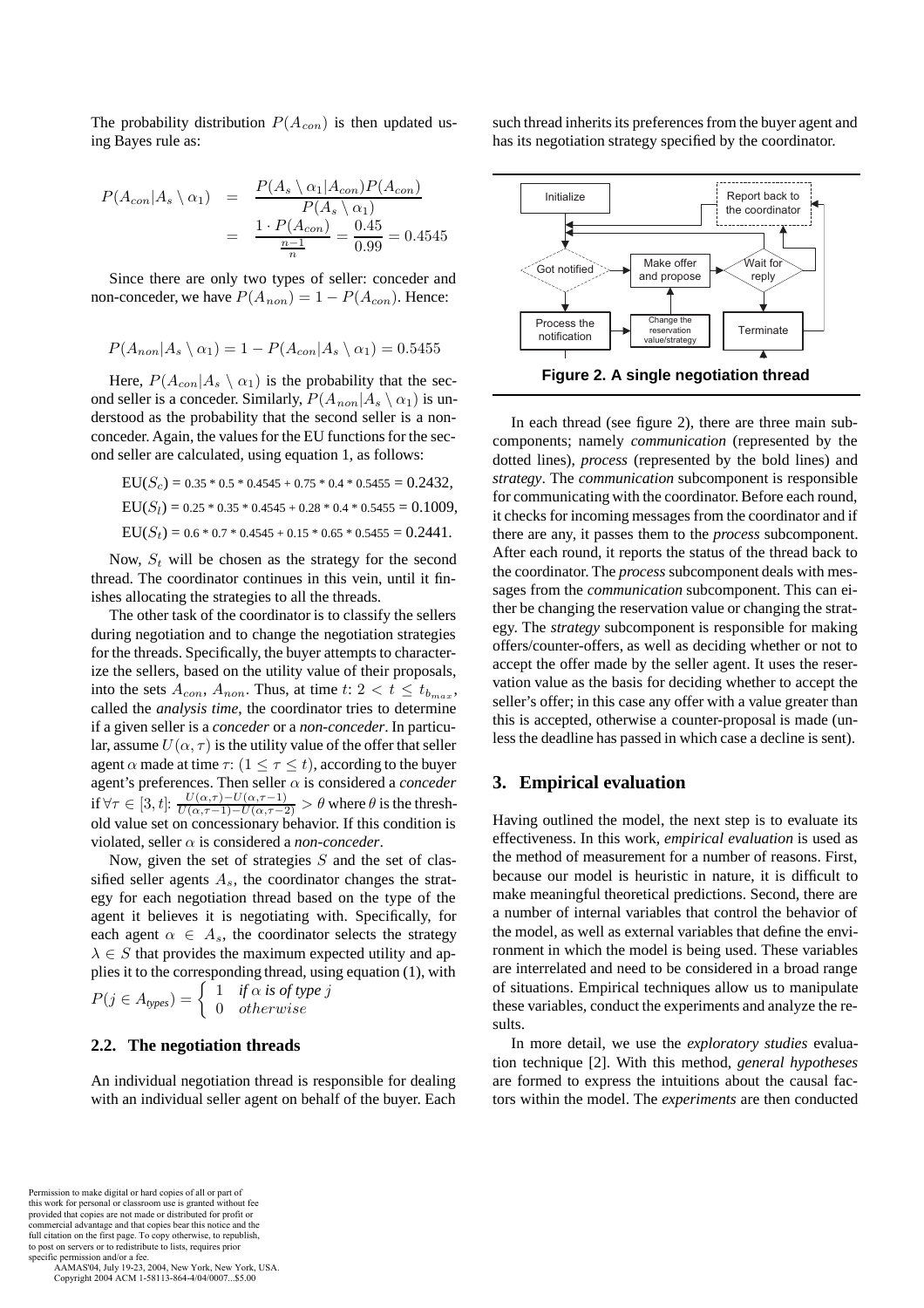and generate the results that either support these hypotheses or go against them. In our evaluation, the *independent* variables are given in table 1 and the *dependent* ones are listed in table 2.

| Variables                 | Descriptions                                 | values           |
|---------------------------|----------------------------------------------|------------------|
| $\, n$                    | the number of seller agents                  | [1,30]           |
| m                         | the number of negotiation issues             | [1,8]            |
| $t_{\alpha_{\it max}}$    | the negotiation deadlines of agent $\alpha$  | [5, 30]          |
| $x_{i_{min}}^{\alpha}$    | minimum value for issue j for agent $\alpha$ | [0, 20]          |
| $x^{\alpha}$<br>$_{inax}$ | maximum value for issue j for agent $\alpha$ | [30, 50]         |
| $w^{\alpha}$              | the weight of issue j for agent $\alpha$     | $\boldsymbol{m}$ |

**Table 1. The independent variables.**

Since there are an infinite number of possible environments, selecting a finite subset of these is necessary to assess the performance of the model. To this end, the number of seller agents  $(n)$  and the number of negotiation issues (m) reflect typical values for our target domains. An agent  $\alpha$ 's preference for issue j is represented by the tuple  $\{x^{\alpha}_{j_{min}}, x^{\alpha}_{j_{max}}, w^{\alpha}_{j}\}$ . The tuple  $[x^{\alpha}_{j_{min}}, x^{\alpha}_{j_{max}}]$  is an interval independent variable, whose scale is infinite. To simplify the analysis, therefore, we assume all issues have the same domain of values and we randomly set the value for  $x_{j_{min}}^{\alpha}$  to be in the interval [0, 20] and  $x_{j_{max}}^{\alpha}$  to be in the interval [30, 50]. The values for  $w_j^{\alpha}$  are set to give all issues equal importance. The negotiation deadline for each agent is an ordinal independent variable, whose value is randomly chosen, ranging from 5 (very short deadline) to 30 (long deadline).

The seller agents in this evaluation are characterized by three independent variables whose values are set in the following manner:

- *the values' domain for the set of negotiation issues*: These domains are randomly generated (from the same distribution as the buyer agents' values) so that each domain intersects with the corresponding domain of the buyer's preference. For example, if the buyer's value domain for an issue j is  $[x_{j_{min}}^b, x_{j_{max}}^b]$  then the corresponding value domain for seller  $\alpha$  will be generated as  $[x_{j_{min}}^{\alpha}, x_{j_{max}}^{\alpha}]$  that satisfies  $x_{j_{min}}^b \leq x_{j_{min}}^{\alpha} \leq$  $x_{j_{max}}^b \leq x_{j_{max}}^{\alpha}$ .
- *the negotiation strategy*: Each seller is assigned a random strategy selected from a predefined set of alternations (as outlined in [3]). This set is composed of timedependant functions (like conceder, boulware and linear) and behavior-dependant tactics (such as tit-for-tat in its various forms).
- *the negotiation deadline*: The deadline for each seller is generated from the same distribution as for the buyer.

We benchmark our model (noted as *eCN* - for e-commerce Concurrent Negotiations) against the optimal solution *(optimal)* and three different controls, namely *desperate (D)*, *patient (P)* and *optimized patient (OP)*. The optimal mechanism operates in a perfect information situation in which the agents know the preferences and strategies of other agents. Given this, the buyer agent is able to find the Pareto optimal agreement for each thread if such an agreement exists. If no such agreement exists, the utility of that thread is considered to be 0. The individual agreement that maximizes the buyer agent's utility is then selected as the optimal solution. The other three controls are based on the theoretical work of [8], which is the only other extant model that deals explicitly with concurrent encounters. Basically, *D* terminates all the negotiations whenever an agreement is found in any one thread,  $P$  waits until all the negotiations finish and then selects the highest value agreement as the final answer, and *OP* extends *P* in that whenever an agreement is found, its value is broadcast to all other ongoing threads so that they will not accept a lower value agreement.

| Variables Descriptions                   |
|------------------------------------------|
| the utility value of the final agreement |
| the number of successful negotiations    |

**Table 2. The dependent variables.**

After each experiment, we measure the utility value of the final agreement for the buyer (U). In our evaluation, the utility of an offer  $X = \{x_1, x_2 \dots x_m\}$  to an agent  $\alpha$  is calculated as:

$$
U(X) = \sum_{j=1}^{m} w_j^{\alpha} \cdot \frac{x_j - x_{j_{min}}^{\alpha}}{x_{j_{max}}^{\alpha} - x_{j_{min}}^{\alpha}}
$$
 (2)

We also measure the number of agreements reached (as a percentage) during the whole negotiation encounter (N). In all cases, the results are gathered from a series of experiments in different environment settings. Each experiment consists of 2000 runs and the results are averaged and put through a regression test to ensure that all differences are significant at the 99% confidence level.

We now turn to the specific hypotheses.

**Hypothesis 1** *Our model will achieve more and higher utility agreements than the controls.*

To evaluate this hypothesis, we average the utilities achieved with varying numbers of seller agents and varying deadlines. The results of our model, the controls and the optimal are displayed in figure 3. As can be seen, our model is between 6-8% better than the closest control and between 11-21% lower than the optimal.

Permission to make digital or hard copies of all or part of this work for personal or classroom use is granted without fee provided that copies are not made or distributed for profit or commercial advantage and that copies bear this notice and the full citation on the first page. To copy otherwise, to republish, to post on servers or to redistribute to lists, requires prior specific permission and/or a fee.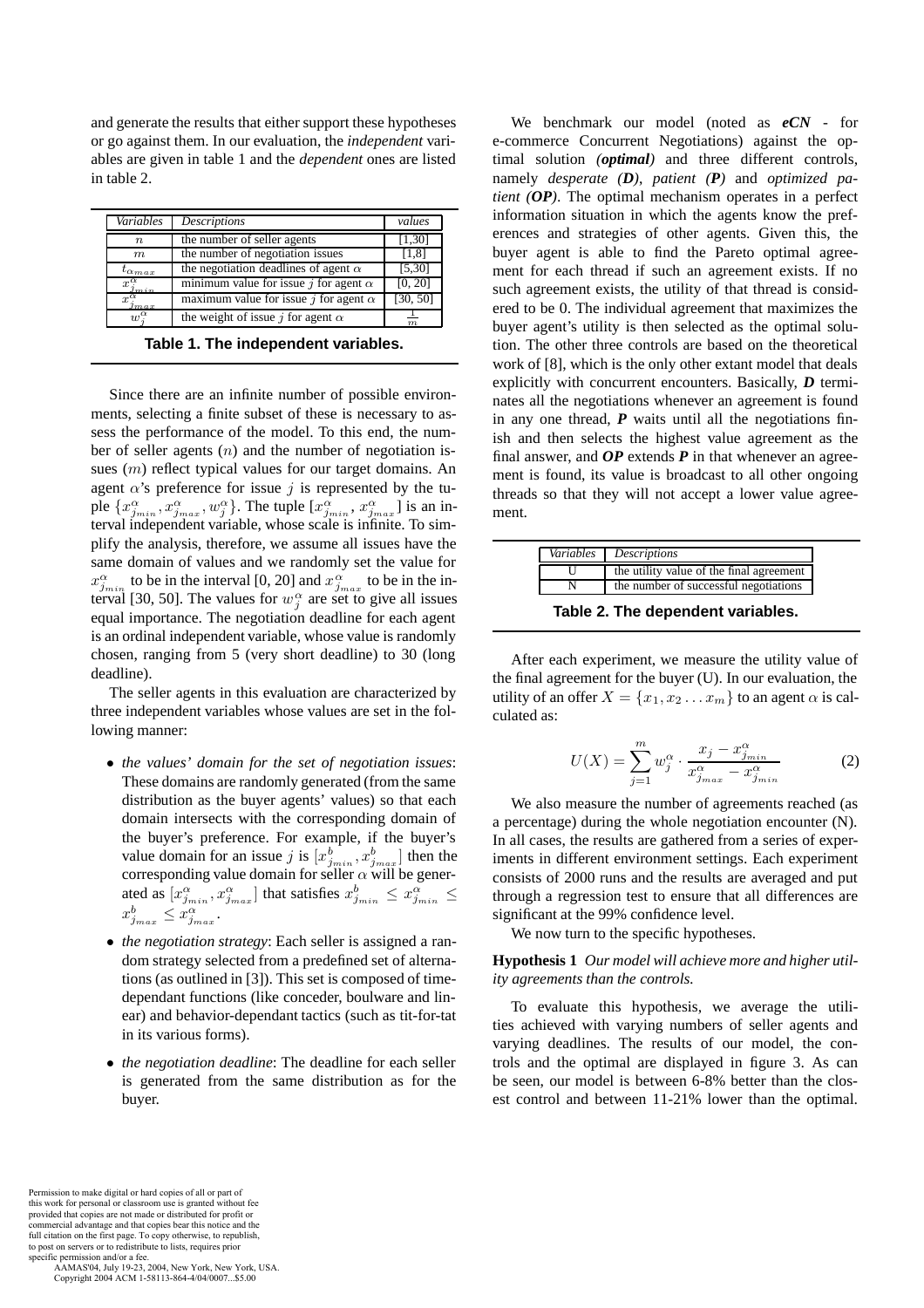

**Figure 3. Final utility value for varying numbers of sellers.**

Amongst the controls,  $D$  has the worst utility (since it terminates whenever an agreement is reached), *P* has a better utility (since it waits until all the negotiations finish and selects the best deal), and *OP* provides the best utility (since it is an improved version of *P*). Consequently, from now on, we will only focus on *OP* as the main point of comparison.

Fundamentally, our model differs from the others in the way that the buyer agent behaves both prior to and during the negotiation process. Unlike the controls, in which the strategy employed by the buyer stays constant throughout the negotiation episode, each negotiation thread in our model will change its strategy if it believes there is a benefit in so doing. Recall from section 2.1, our agent selects its initial strategies based on its beliefs about the opponents that it is likely to encounter<sup>4</sup>. Specifically, as the sellers have different objectives, they are likely to behave differently. Some desperately want to sell their services, while others will only agree to a deal if it will benefit them more than what they already have. Since we do not know the exact characteristic of each seller, our initial strategy selection is not guaranteed to be accurate. However, we overcome this problem by reclassifying the sellers during the negotiation process (based on their actual behaviors rather than the general market beliefs). Based on this classification, some of the threads change their strategies. In some cases, this flexible behavior of the buyer agent helps it finds high value agreements that would not have been found otherwise. In our experiments, for example, we found that in 30-40% of threads where an agent changes its strategy an agreement is reached where one would not have been possible without

the change. Consequently, this increases the buyer's utility and leads to an improvement in the model's performance. The improvement in utility is particularly marked when the buyer can recognize a conceder seller and can negotiate in a very tough manner to obtain a high value deal.

However, it is not always beneficial for an agent to change its strategy. This is particularly the case when it leads to conflict between the buyer and the seller and no agreement can be reached. Thus, in 12% of threads where an agent changed its strategy, no agreement was reached, whereas without such a change an agreement would have been found (although this may not have been the agent's overall agreement).

| No of sellers |      | 10   | 15   | 20   | 25   | 30   |
|---------------|------|------|------|------|------|------|
| eCN           | 1418 | 1615 | 1710 | 762  | .802 | 1830 |
| OР            | 1389 | 1593 | 1690 | 744  | 1776 | 1804 |
| optimal       | 1686 | 1827 | 1887 | .908 | 1928 | 1946 |

**Table 3. Number of successful negotiations.**

In terms of agreements made, as can be seen from table 3, our model produces more agreements than the others. This improvement can also be explained by the adaptive nature of our strategy selection. Compared to the controls, the number of times our strategy selection leads to a conflict is lower than the number of times it leads to an agreement. This, in turn, leads to a modest increase in the number of successful negotiations.

### **Hypothesis 2** *To realize the benefits of our model, the buyer agent's deadline cannot be too short.*

Figure 4 shows the difference in the performance of our model compared to *OP* with different values of the buyer's deadline. As can be seen, the longer the deadline, the better the performance of our model. This is because the buyer's deadline affects our classification of the sellers which is a key deciding factor for our improved performance over other controls (see hypothesis 1). Recall from section 2.1, the buyer categorizes the sellers according to their proposals' utility values. Thus, if the deadline is too short, the data gathered is insufficient for the buyer to detect a meaningful pattern in the behavior of a particular seller. Thus, the classification of sellers is inaccurate and so the model performs poorly. On the other hand, given an adequate negotiation deadline (above 10 in this case), the buyer will have more data to analyze the sellers' behaviors. This, in turn, improves the accuracy of the classification process and, eventually, leads to better deals.

In our experiments, most of the final agreements are obtained from threads that adapt their strategies after the classification process (this occurred in about 75% of all the tests). This figure further explains why accurately classifi-

Permission to make digital or hard copies of all or part of this work for personal or classroom use is granted without fee provided that copies are not made or distributed for profit or commercial advantage and that copies bear this notice and the full citation on the first page. To copy otherwise, to republish, to post on servers or to redistribute to lists, requires prior specific permission and/or a fee.

<sup>4</sup> Naturally, these beliefs may not necessarily be true. Therefore we examine the effect of the accuracy of this initial selection on the model's performance in hypothesis 4.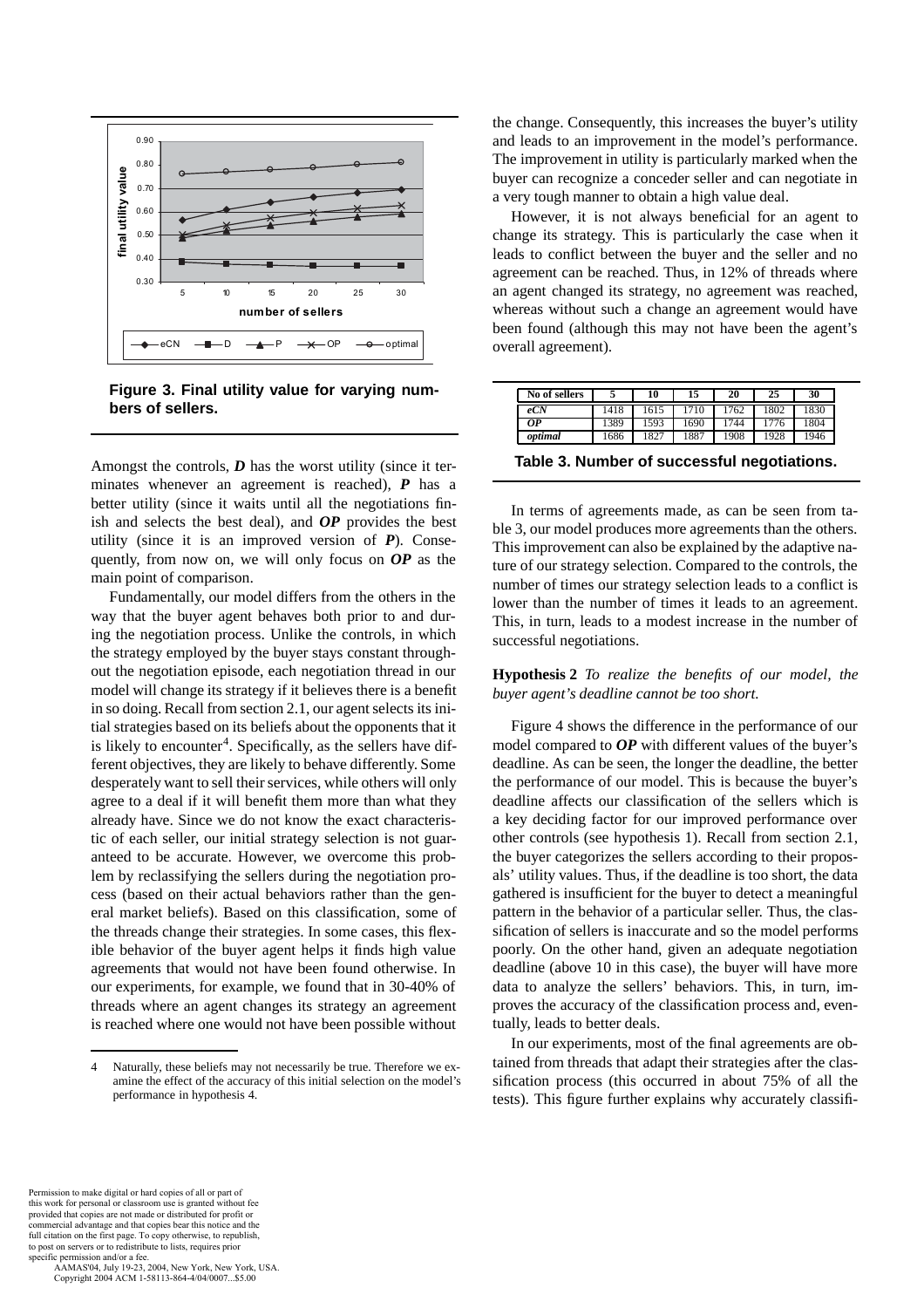

**Figure 4. Buyer's performance for varying deadlines.**

cation of the sellers plays such an important role in improving the model's performance.

**Hypothesis 3** *The larger the number of participants, the closer the utility produced by our model is to the optimal.*

Here, we measure the differences in the results obtained by our model with the optimal as the number of participants increases. The results with respect to utility and number of agreements are displayed in table 4.

| No of sellers                                 |      | 10   | 15   | 20   | 25   | 30   |
|-----------------------------------------------|------|------|------|------|------|------|
| U(eCN)                                        | 0.56 | 0.61 | 0.64 | 0.66 | 0.68 | 0.70 |
| $\overline{{\rm U}(eCN)}\, t_{b_{max}}$<br>15 | 0.62 | 0.67 | 0.70 | 0.72 | 0.75 | 0.76 |
| $U$ ( <i>optimal</i> )                        | 0.76 | 0.77 | 0.78 | 0.79 | 0.80 | 0.81 |
| N(eCN)                                        | 1418 | 1615 | 1710 | 1762 | 1802 | 1830 |
| $\overline{N(eCN)}\, t_{bmax}$<br>15          | 1499 | 1672 | 1753 | 1797 | 1830 | 1860 |
| N(optimal)                                    | 1686 | 1827 | 1887 | 1908 | 1928 | 1946 |

**Table 4. Buyer's performance with varying numbers of sellers.**

As can be seen, the greater the number of participating sellers, the closer our result is to the optimal. Specifically, the gap between the results decreases from 18% to 9% as the number of sellers increases from 5 to 30. This is explained by the fact that the buyer only finalizes the deal with the seller that provides the highest value deal. Thus, as the number of sellers increases, so does the number of agreements reached by the threads. Since these agreements are used to influence other ongoing threads, the utility value of the final agreement will be improved. This is also the situation for the number of successful negotiations. With 5 sellers, the agent only succeeds in 40% of the encounters. However, this rate increases to nearly 82% when there are 30 participating sellers. Furthermore, if we only consider cases where the buyer has a sufficient deadline (larger than

10 units in this case), our results come even closer to the optimal (the gap decreases from 15% to 4%, whereas the success rate is increased from 52% to 87%). Again this is mainly due to the accuracy of our classification process (see hypothesis 2).

**Hypothesis 4** *The more accurate the agent's information about the probability distribution of agent types, the better the performance of our model.*

To ensure our model can perform robustly in unpredictable environments, this set of experiments evaluates its reliance on the accuracy of information an agent holds about the market place. Specifically, we consider the degree to which the probability distribution  $P$  (defined in section 2.1) matches reality and what impact this has on the initial selection of negotiation strategies.



**Figure 5. The accuracy of the belief versus the performances.**

The initial selection of strategies is only part of the story since the buyer agent can reclassify the sellers and change its strategy. Nevertheless, it can be observed from figure 5<sup>5</sup> that the accuracy of this information does have an effect on the result of the process, albeit by a small figure (1-2%). In our experiments, about 9% of the agreements were reached in threads before the sellers' classification occurs and some of these initial agreements become the final solutions at the end of the encounter process. Thus, the aforementioned small improvement was made by improving these early agreements.

Permission to make digital or hard copies of all or part of this work for personal or classroom use is granted without fee provided that copies are not made or distributed for profit or commercial advantage and that copies bear this notice and the full citation on the first page. To copy otherwise, to republish, to post on servers or to redistribute to lists, requires prior specific permission and/or a fee.

<sup>5</sup> Here, the *unknown* plot corresponds to the case where P has equal values throughout, *50%* to the case where half of the values in P are correct, and *100%* is where P reflects the actual strategies of the sellers. *OP* does not use P in its decision making and *optimal* also operates with the correct values for the sellers' strategies.